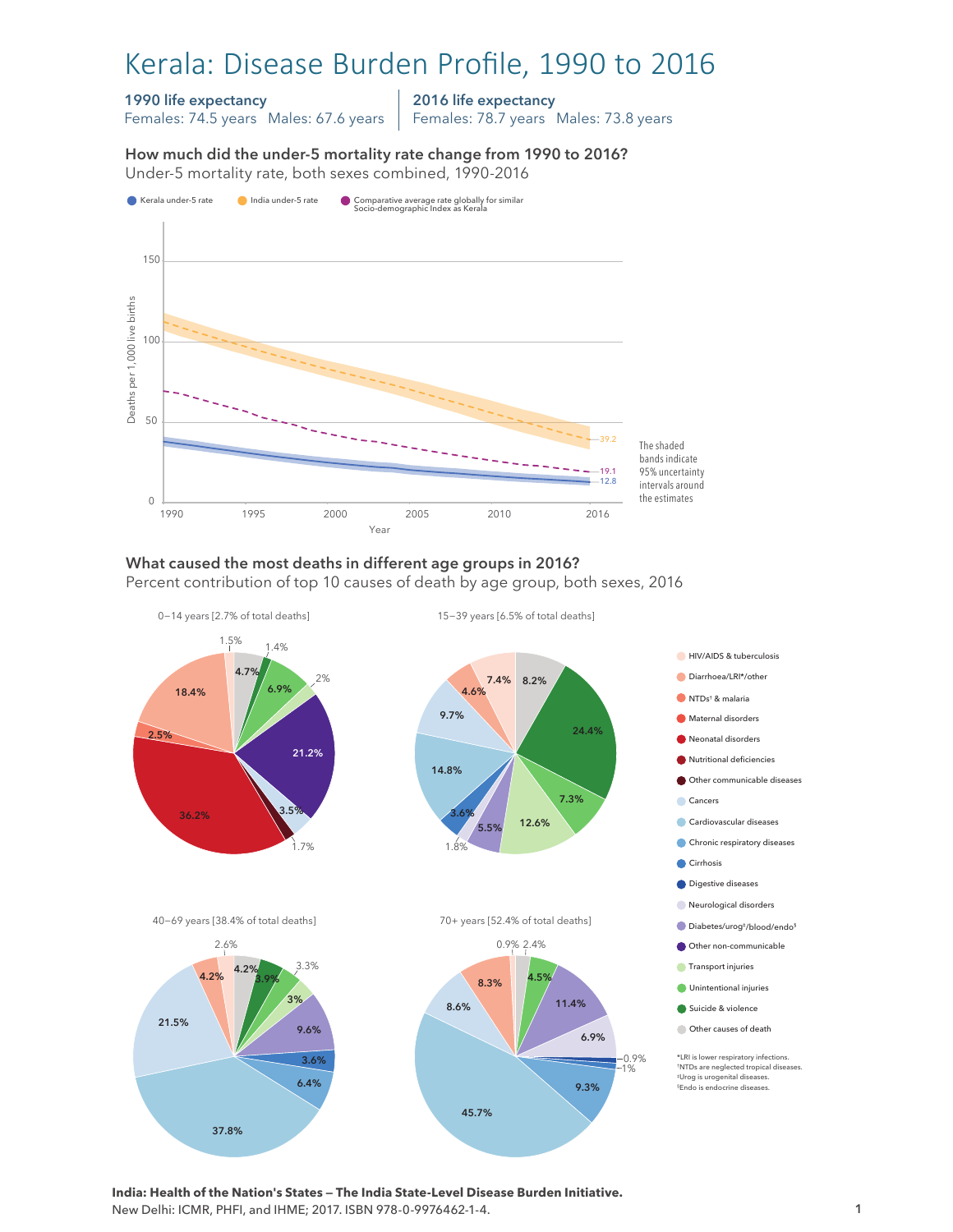## Proportion of total disease burden from:

## Premature death: 54.8% | Disability or morbidity: 45.2%

### What caused the most years of life lost, by sex, in 2016?

Top 15 causes of YLLs, ranked by percent for both sexes combined, 2016



### What caused the most years lived with disability, by sex, in 2016?

Top 15 causes of YLDs, ranked by percent for both sexes combined, 2016



\*Sense organ diseases includes mainly hearing and vision loss.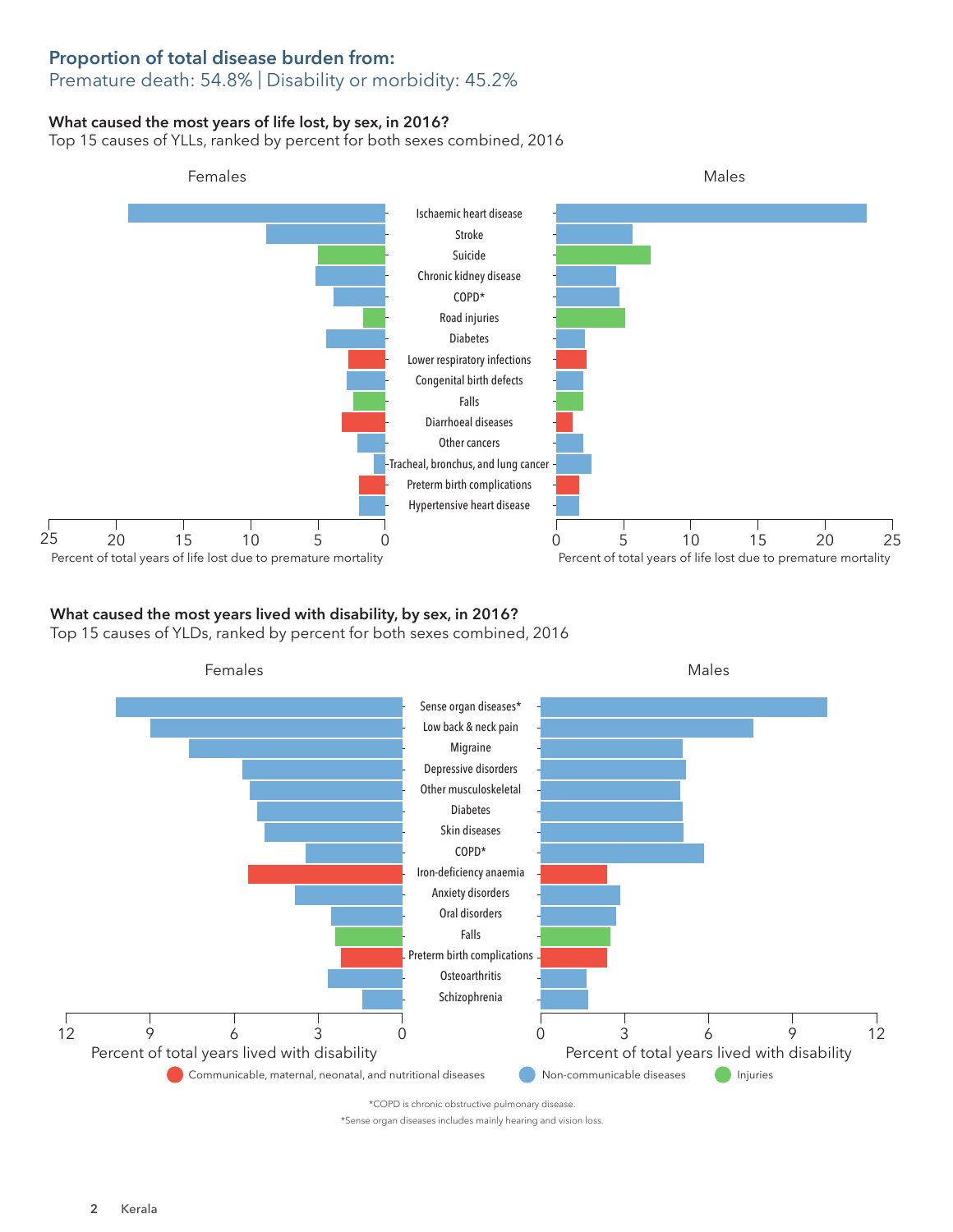#### Proportion of total disease burden from: CMNNDs: 13.6% | NCDs: 74.6% | Injuries: 11.8%

How have the leading causes of death and disability combined changed from 1990 to 2016? How have the leading causes of death and disability combined changed from 1990 to 2016? Change in top 15 causes of DALYs, both sexes, ranked by number of DALYs, 1990–2016 Change in top 15 causes of DALYs, both sexes, ranked by number of DALYs, 1990–2016



The percent figure in brackets next to each cause is DALYs from that cause out of total DALYs.

‡Sense organ diseases includes mainly hearing and vision loss. § Self-harm refers to suicide and the nonfatal outcomes of self-harm.

What caused the most death and disability combined across age groups in 2016? What caused the most death and disability combined across age groups in 2016? Percent of DALYs by age group, both sexes, 2016 Percent of DALYs by age group, both sexes, 2016



The number in parentheses after each age group on the x-axis is the percent of population in that age group.